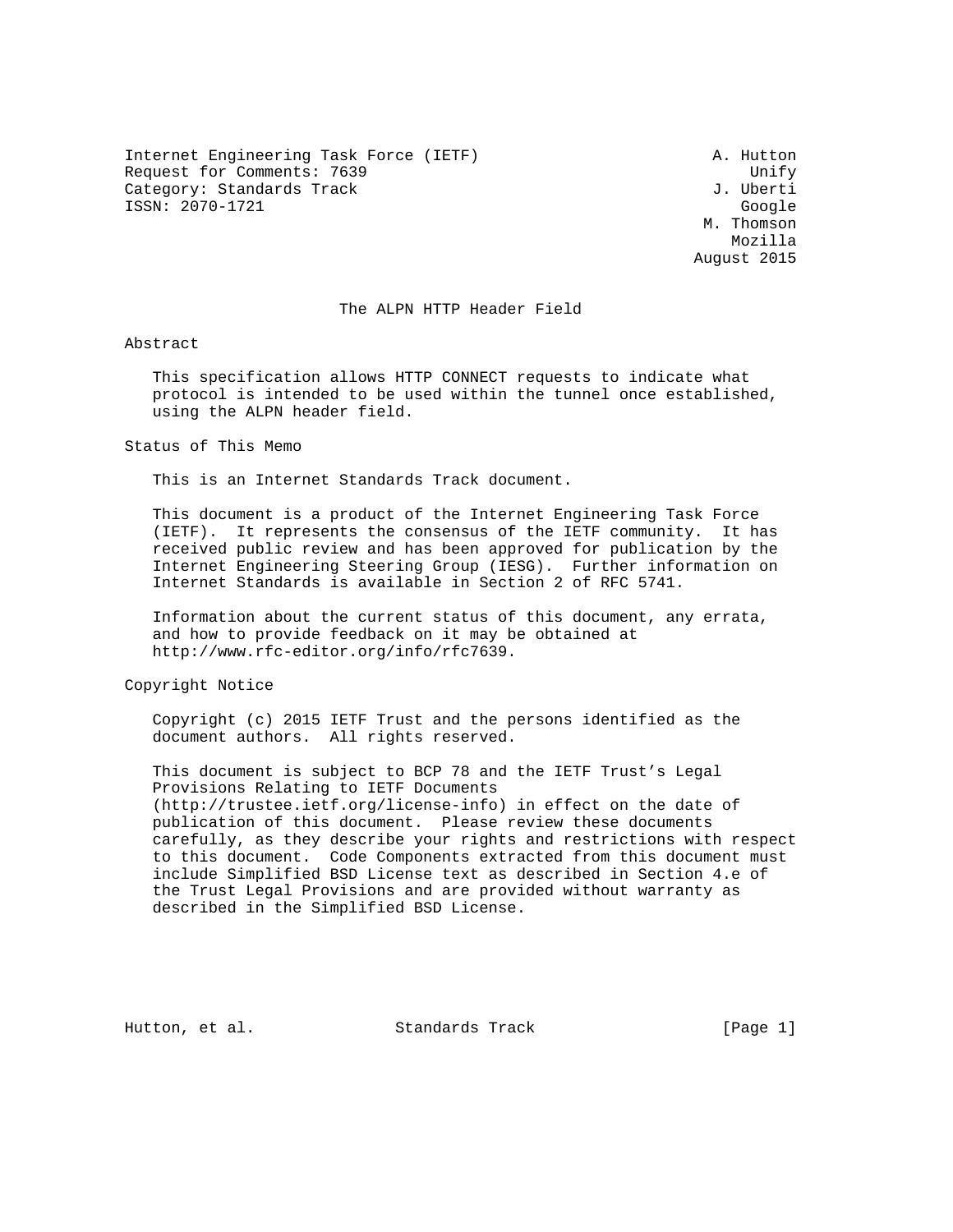Table of Contents

|          | Introduction $\ldots \ldots \ldots \ldots \ldots \ldots \ldots \ldots$ |  |  |  |  |  |  |  |  |  |  |                          |
|----------|------------------------------------------------------------------------|--|--|--|--|--|--|--|--|--|--|--------------------------|
|          | 1.1. Requirements Language 3                                           |  |  |  |  |  |  |  |  |  |  |                          |
|          |                                                                        |  |  |  |  |  |  |  |  |  |  | $\overline{\mathbf{3}}$  |
|          |                                                                        |  |  |  |  |  |  |  |  |  |  | $\overline{\mathcal{E}}$ |
|          |                                                                        |  |  |  |  |  |  |  |  |  |  | $\overline{\mathbf{3}}$  |
|          |                                                                        |  |  |  |  |  |  |  |  |  |  | 4                        |
|          |                                                                        |  |  |  |  |  |  |  |  |  |  | $\overline{4}$           |
|          | 4. Security Considerations 5                                           |  |  |  |  |  |  |  |  |  |  |                          |
|          |                                                                        |  |  |  |  |  |  |  |  |  |  | - 6                      |
|          | 5.1. Normative References                                              |  |  |  |  |  |  |  |  |  |  | 6                        |
|          | 5.2. Informative References                                            |  |  |  |  |  |  |  |  |  |  | 6                        |
| Authors' |                                                                        |  |  |  |  |  |  |  |  |  |  | $7\phantom{.0}$          |
|          |                                                                        |  |  |  |  |  |  |  |  |  |  |                          |

## 1. Introduction

 The HTTP CONNECT method (Section 4.3.6 of [RFC7231]) requests that the recipient establish a tunnel to the identified origin server and thereafter forward packets, in both directions, until the tunnel is closed. Such tunnels are commonly used to create end-to-end virtual connections through one or more proxies.

 The ALPN HTTP header field identifies the protocol or protocols that the client intends to use within a tunnel that is established using CONNECT. This uses the Application-Layer Protocol Negotiation (ALPN) identifier [RFC7301].

 For a tunnel that is then secured using Transport Layer Security (TLS) [RFC5246], the header field carries the same application protocol label as will be carried within the TLS handshake [RFC7301]. If there are multiple possible application protocols, all of those application protocols are indicated.

 The ALPN header field carries an indication of client intent only. An ALPN identifier is used here only to identify the application protocol or suite of protocols that the client intends to use in the tunnel. No negotiation takes place using this header field. In TLS, the final choice of application protocol is made by the server from the set of choices presented by the client. Other substrates could negotiate the application protocol differently.

 Proxies do not implement the tunneled protocol, though they might choose to make policy decisions based on the value of the header field. For example, a proxy could use the application protocol to select appropriate traffic prioritization.

Hutton, et al. Standards Track [Page 2]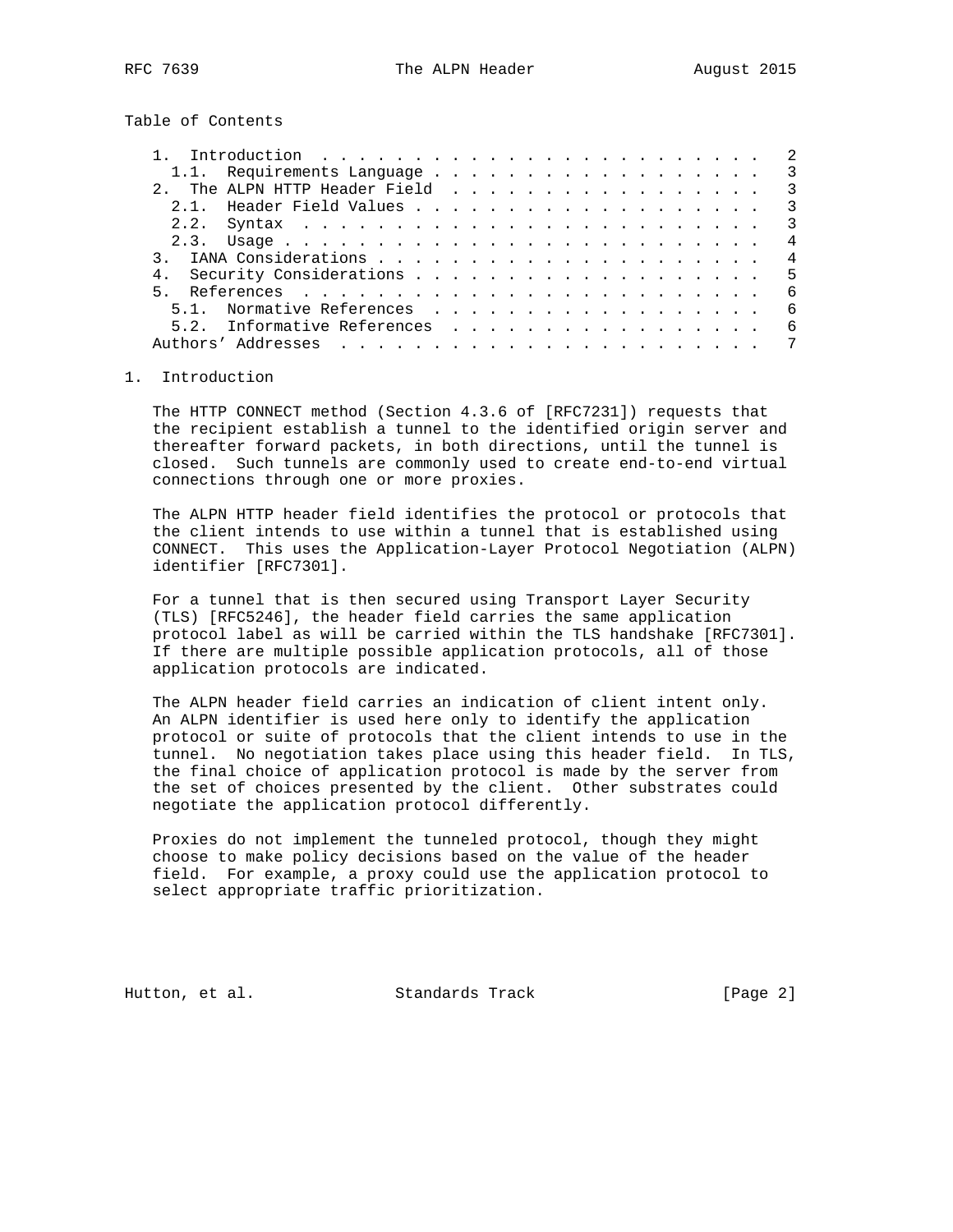## 1.1. Requirements Language

 The key words "MUST", "MUST NOT", "REQUIRED", "SHALL", "SHALL NOT", "SHOULD", "SHOULD NOT", "RECOMMENDED", "MAY", and "OPTIONAL" in this document are to be interpreted as described in RFC 2119 [RFC2119].

2. The ALPN HTTP Header Field

 Clients include the ALPN header field in an HTTP CONNECT request to indicate the application-layer protocol that a client intends to use within the tunnel, or a set of protocols that might be used within the tunnel.

2.1. Header Field Values

 Valid values for the protocol field are taken from the "Application- Layer Protocol Negotiation (ALPN) Protocol ID" registry [ALPN-IDS] established by [RFC7301].

2.2. Syntax

 The ABNF (Augmented Backus-Naur Form) syntax for the ALPN header field value is given below. It uses the syntax defined in Section 1.2 of [RFC7230].

ALPN = 1#protocol-id protocol-id = token ; percent-encoded ALPN protocol identifier

 ALPN protocol names are octet sequences with no additional constraints on format. Octets not allowed in tokens ([RFC7230], Section 3.2.6) MUST be percent-encoded as per Section 2.1 of [RFC3986]. Consequently, the octet representing the percent character "%" (hex 25) MUST be percent-encoded as well.

 In order to have precisely one way to represent any ALPN protocol name, the following additional constraints apply:

- o Octets in the ALPN protocol MUST NOT be percent-encoded if they are valid token characters except "%".
- o When using percent-encoding, uppercase hex digits MUST be used.

 With these constraints, recipients can apply simple string comparison to match protocol identifiers.

Hutton, et al. Standards Track [Page 3]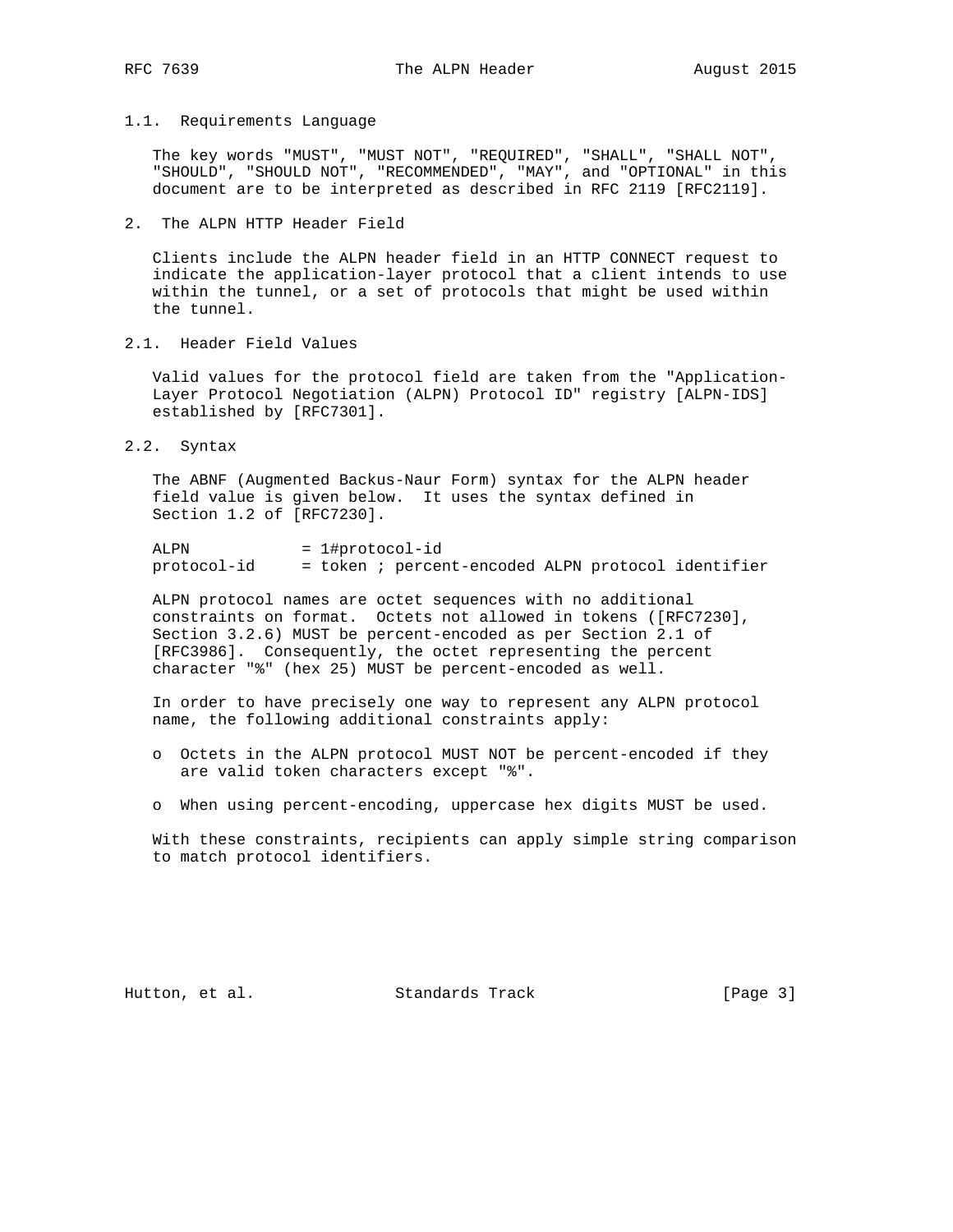For example:

 CONNECT www.example.com HTTP/1.1 Host: www.example.com ALPN: h2, http%2F1.1

#### 2.3. Usage

 When used in the ALPN header field, an ALPN identifier is used to identify an entire application protocol stack, not a single protocol layer or component.

 For a CONNECT tunnel that conveys a protocol secured with TLS, the value of the ALPN header field contains the same list of ALPN identifiers that will be sent in the TLS ClientHello message [RFC7301].

 Where no protocol negotiation is expected to occur, such as in protocols that do not use TLS, the ALPN header field contains a single ALPN protocol identifier corresponding to the application protocol that is intended to be used. If an alternative form of protocol negotiation is possible, the ALPN header field contains the set of protocols that might be negotiated.

 A proxy can use the value of the ALPN header field to more cleanly and efficiently reject requests for a CONNECT tunnel. Exposing protocol information at the HTTP layer allows a proxy to deny requests earlier, with better error reporting (such as a 403 status code). The ALPN header field can be falsified and therefore is not a sufficient basis for authorizing a request.

 A proxy could attempt to inspect packets to determine the protocol in use. This requires that the proxy understand each ALPN identifier. Protocols like TLS could hide negotiated protocols, or protocol negotiation details could change over time. Proxies SHOULD NOT break a CONNECT tunnel solely on the basis of a failure to recognize the protocol.

 A proxy can use the ALPN header field value to change how it manages or prioritizes connections.

### 3. IANA Considerations

 HTTP header fields are registered within the "Permanent Message Header Field Names" registry maintained by IANA [MSG-HDRS]. This document defines and registers the ALPN header field, according to [RFC3864] as follows:

Hutton, et al. Standards Track [Page 4]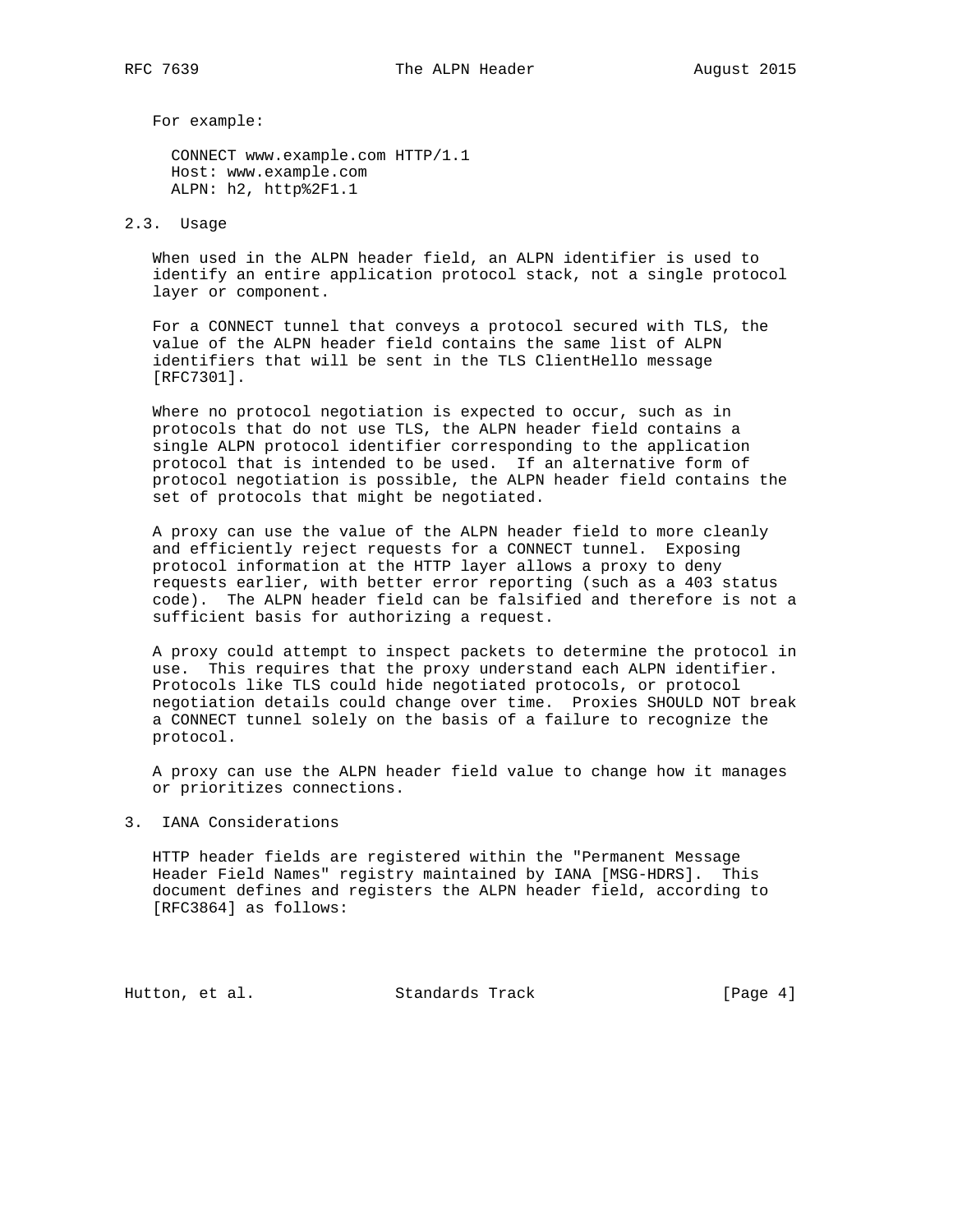Header Field Name: ALPN Protocol: http Status: Standard Reference: Section 2 of this document (RFC 7639) Change Controller: IETF (iesg@ietf.org) - Internet Engineering Task Force

4. Security Considerations

 In case of using HTTP CONNECT to a TURN (Traversal Using Relays around NAT, [RFC5766]) server, the security considerations of Section 4.3.6 of [RFC7231] apply. It states that there "are significant risks in establishing a tunnel to arbitrary servers, particularly when the destination is a well-known or reserved TCP port that is not intended for Web traffic. ... Proxies that support CONNECT SHOULD restrict its use to a limited set of known ports or a configurable whitelist of safe request targets."

 The ALPN header field described in this document is OPTIONAL. Clients and HTTP proxies could choose not to support it and therefore either fail to provide it or ignore it when present. If the header field is not available or is ignored, a proxy cannot identify the purpose of the tunnel and use this as input to any authorization decision regarding the tunnel. This is indistinguishable from the case where either client or proxy does not support the ALPN header field.

 There is no confidentiality protection for the ALPN header field. ALPN identifiers that might expose confidential or sensitive information SHOULD NOT be sent, as described in Section 5 of [RFC7301].

 The value of the ALPN header field could be falsified by a client. If the data being sent through the tunnel is encrypted (for example, with TLS [RFC5246]), then the proxy might not be able to directly inspect the data to verify that the claimed protocol is the one which is actually being used, though a proxy might be able to perform traffic analysis [TRAFFIC]. Therefore, a proxy cannot rely on the value of the ALPN header field as a policy input in all cases.

Hutton, et al. Standards Track [Page 5]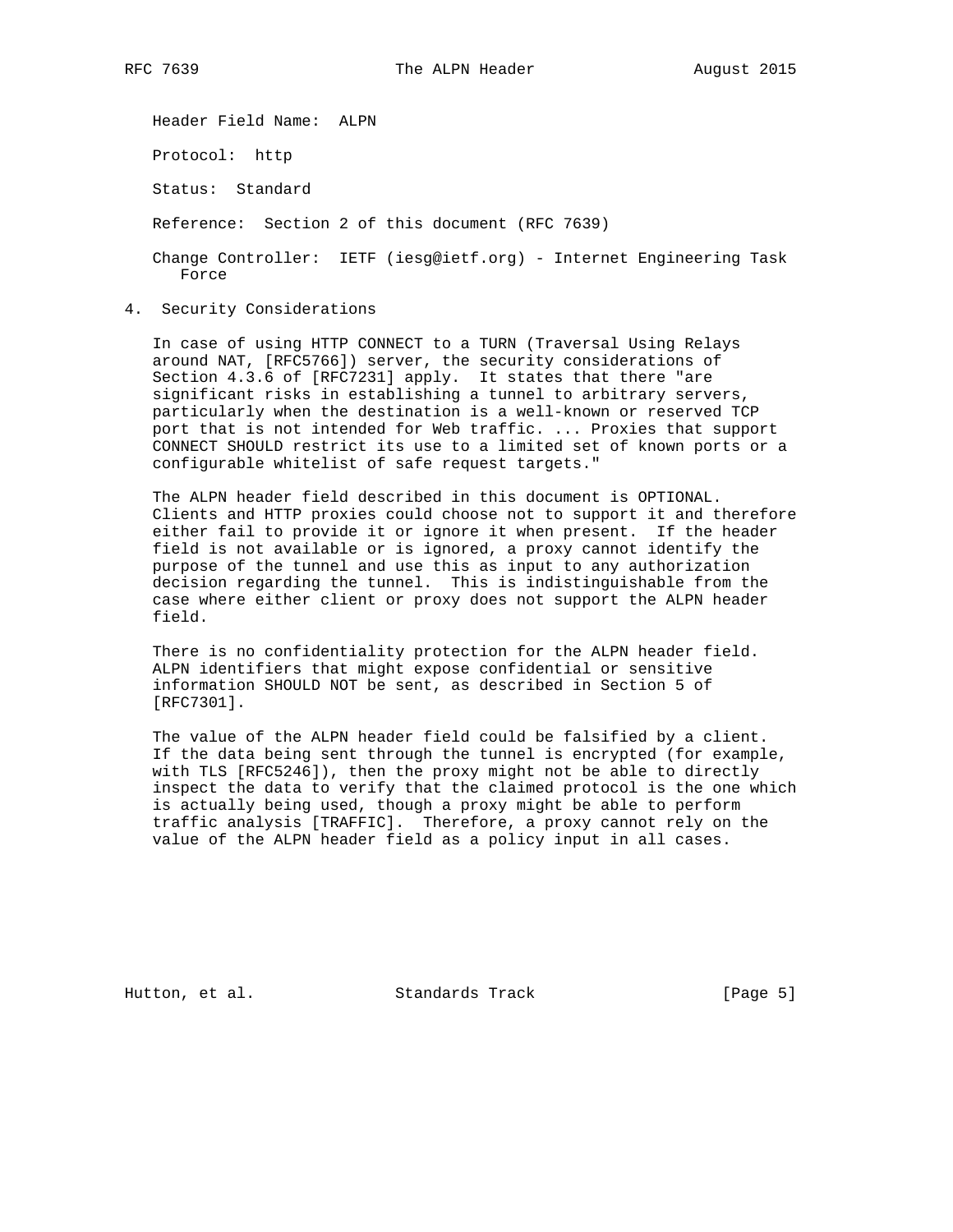# 5. References

- 5.1. Normative References
	- [RFC2119] Bradner, S., "Key words for use in RFCs to Indicate Requirement Levels", BCP 14, RFC 2119, DOI 10.17487/RFC2119, March 1997, <http://www.rfc-editor.org/info/rfc2119>.
	- [RFC3864] Klyne, G., Nottingham, M., and J. Mogul, "Registration Procedures for Message Header Fields", BCP 90, RFC 3864, DOI 10.17487/RFC3864, September 2004, <http://www.rfc-editor.org/info/rfc3864>.
	- [RFC3986] Berners-Lee, T., Fielding, R., and L. Masinter, "Uniform Resource Identifier (URI): Generic Syntax", STD 66, RFC 3986, DOI 10.17487/RFC3986, January 2005, <http://www.rfc-editor.org/info/rfc3986>.
	- [RFC7230] Fielding, R. and J. Reschke, "Hypertext Transfer Protocol (HTTP/1.1): Message Syntax and Routing", RFC 7230, DOI 10.17487/RFC7230, June 2014, <http://www.rfc-editor.org/info/rfc7230>.
	- [RFC7231] Fielding, R. and J. Reschke, "Hypertext Transfer Protocol (HTTP/1.1): Semantics and Content", RFC 7231, DOI 10.17487/RFC7231, June 2014, <http://www.rfc-editor.org/info/rfc7231>.
	- [RFC7301] Friedl, S., Popov, A., Langley, A., and E. Stephan, "Transport Layer Security (TLS) Application-Layer Protocol Negotiation Extension", RFC 7301, DOI 10.17487/RFC7301, July 2014, <http://www.rfc-editor.org/info/rfc7301>.
- 5.2. Informative References
	- [ALPN-IDS] IANA, "Application-Layer Protocol Negotiation (ALPN) Protocol ID", <http://www.iana.org/assignments/ tls-extensiontype-values>.
	- [MSG-HDRS] IANA, "Permanent Message Header Field Names>", <https://www.iana.org/assignments/message-headers>.

Hutton, et al. Standards Track [Page 6]